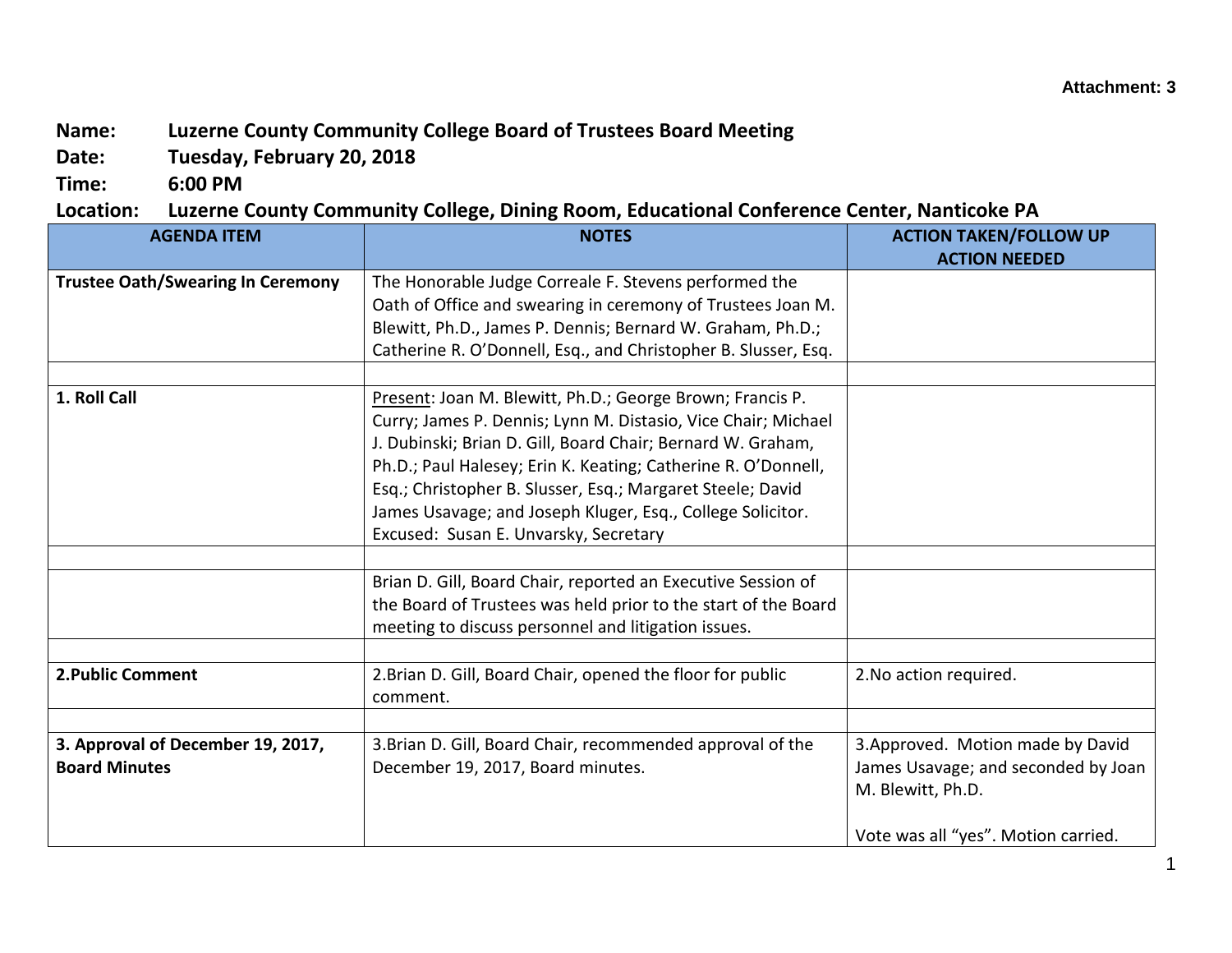| <b>AGENDA ITEM</b>                                                | <b>NOTES</b>                                                                                                                                                                                                                                                                                                                                                                                                                                                                                                                                                                                                                                                                                                                                                                                                                                                                                                                                                                                                                                                                                                                                                                                                                                                                                   | <b>ACTION TAKEN/FOLLOW UP</b>                                                                                    |
|-------------------------------------------------------------------|------------------------------------------------------------------------------------------------------------------------------------------------------------------------------------------------------------------------------------------------------------------------------------------------------------------------------------------------------------------------------------------------------------------------------------------------------------------------------------------------------------------------------------------------------------------------------------------------------------------------------------------------------------------------------------------------------------------------------------------------------------------------------------------------------------------------------------------------------------------------------------------------------------------------------------------------------------------------------------------------------------------------------------------------------------------------------------------------------------------------------------------------------------------------------------------------------------------------------------------------------------------------------------------------|------------------------------------------------------------------------------------------------------------------|
|                                                                   |                                                                                                                                                                                                                                                                                                                                                                                                                                                                                                                                                                                                                                                                                                                                                                                                                                                                                                                                                                                                                                                                                                                                                                                                                                                                                                | <b>ACTION NEEDED</b>                                                                                             |
| 4. Approval of February 20, 2018 Board<br>Agenda                  | 4. Brian D. Gill, Board Chair, recommended the Luzerne<br>County Community College Board of Trustees approve the<br>February 20, 2018 Board agenda as presented.                                                                                                                                                                                                                                                                                                                                                                                                                                                                                                                                                                                                                                                                                                                                                                                                                                                                                                                                                                                                                                                                                                                               | 4. Approved. Motion made by Erin K.<br>Keating; seconded by George Brown.<br>Vote was all "yes". Motion carried. |
| 5. Report of Officers and Agents<br>President's Report<br>$\circ$ | 5. In recognition of Black History Month, President Leary<br>reported the College's Schulman Gallery opened a<br>photography exhibit "Selma to Montgomery: A March for the<br>Right to Vote" on January 19 <sup>th</sup> , 2018.<br>The College welcomed a large group of people to the exhibit<br>which features photographs by Spider Martin, the world-<br>renowned photojournalist who covered the Selma to<br>Montgomery March on Black Sunday and the Civil Rights<br>Movement starting in 1965. The photographs are being<br>exhibited along with more recent photographs of Selma<br>"foot soldiers" by Jim Gavenus, LCCC assistant professor and<br>internationally-recognized documentary photographer.<br>The exhibit on display is courtesy of the Spider Martin Civil<br>Rights Collection and Arts Revive Cultural Arts Center in<br>Selma, Alabama. Several items from the National Voting<br>Rights Museum located in Selma also are on display including<br>shoes and other clothing worn by the "foot soldiers", arrest<br>records, photographs, newspaper and magazine articles, a<br>billy club and handwritten notes from some of the marchers.<br>Sponsors and partners for this exhibit include the local<br>chapter of the NAACP, LCCC Diversity Council, Northeast PA | 5.N/A                                                                                                            |
|                                                                   | Diversity Education Consortium, Alumni Association,                                                                                                                                                                                                                                                                                                                                                                                                                                                                                                                                                                                                                                                                                                                                                                                                                                                                                                                                                                                                                                                                                                                                                                                                                                            |                                                                                                                  |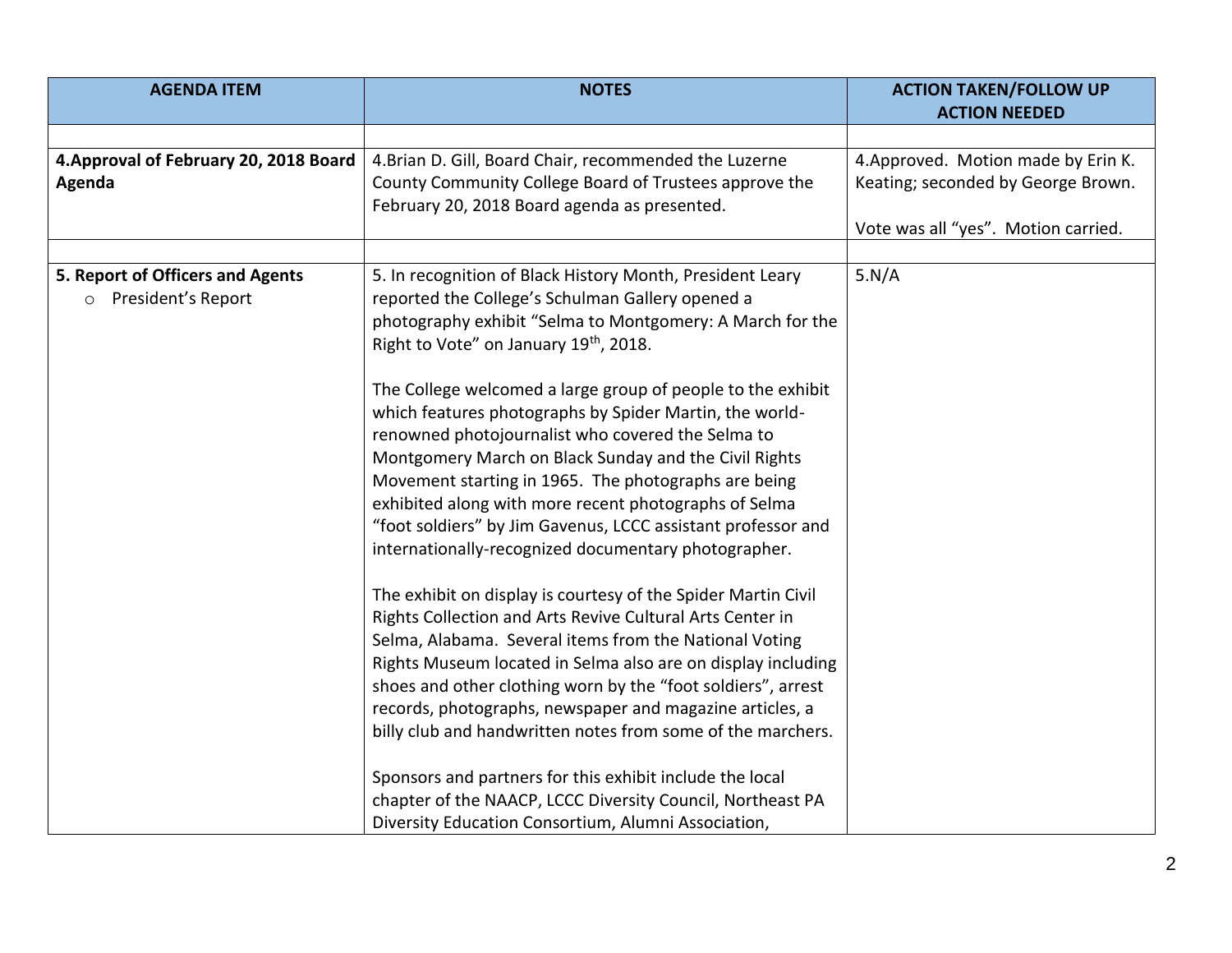| <b>AGENDA ITEM</b>                        | <b>NOTES</b>                                                                                                                                                                                                                                                                                                                                                                                                                                                                                                                                                                                                                                                                        | <b>ACTION TAKEN/FOLLOW UP</b> |
|-------------------------------------------|-------------------------------------------------------------------------------------------------------------------------------------------------------------------------------------------------------------------------------------------------------------------------------------------------------------------------------------------------------------------------------------------------------------------------------------------------------------------------------------------------------------------------------------------------------------------------------------------------------------------------------------------------------------------------------------|-------------------------------|
|                                           |                                                                                                                                                                                                                                                                                                                                                                                                                                                                                                                                                                                                                                                                                     | <b>ACTION NEEDED</b>          |
| President's Report (continued)<br>$\circ$ | Geisinger Health Foundation, Student Government, PNC<br>Bank and the Luzerne Foundation.                                                                                                                                                                                                                                                                                                                                                                                                                                                                                                                                                                                            |                               |
|                                           | President Leary reported Luzerne County Community College<br>received the 2018 CUPPIE Award for Creative Excellence in<br>Marketing and Communications from the College and<br>University Public Relations and Associated Professionals<br>(CUPRAP) organization for special event promotion for the<br>50 <sup>th</sup> Anniversary. Congratulations to Lisa Nelson, Director of<br>College Relations and Bob Bogdon, Director of Marketing, for<br>their hard work throughout the College's anniversary year.<br>The Honorable Mention award will be presented in March<br>2018 at the annual meeting in Lancaster, PA.<br>The Benco Dental Clinic will be the focus of WBRE-TV's |                               |
|                                           | morning show on Wednesday, February 28 in observance of<br>Dental Health Month. This is a great opportunity for the<br>College to promote the Clinic and highlight the upcoming<br>Kids' Cavity Prevention Day.                                                                                                                                                                                                                                                                                                                                                                                                                                                                     |                               |
|                                           | President Leary extended his congratulation to one of LCCC's<br>English majors, Paula Rittenhouse, for having her poem "The<br>Past" recently published in the Word Fountain, The Literary<br>Magazine of the Osterhout Free Library's fall/winter 2017<br>edition. In Student Athletics, congratulations was also<br>extended to Megan Manglaviti who has placed on the 2017-<br>2018 EPAC (Eastern Pennsylvania Athletic Conference)<br>Women's Basketball DIII All Conference Team.                                                                                                                                                                                              |                               |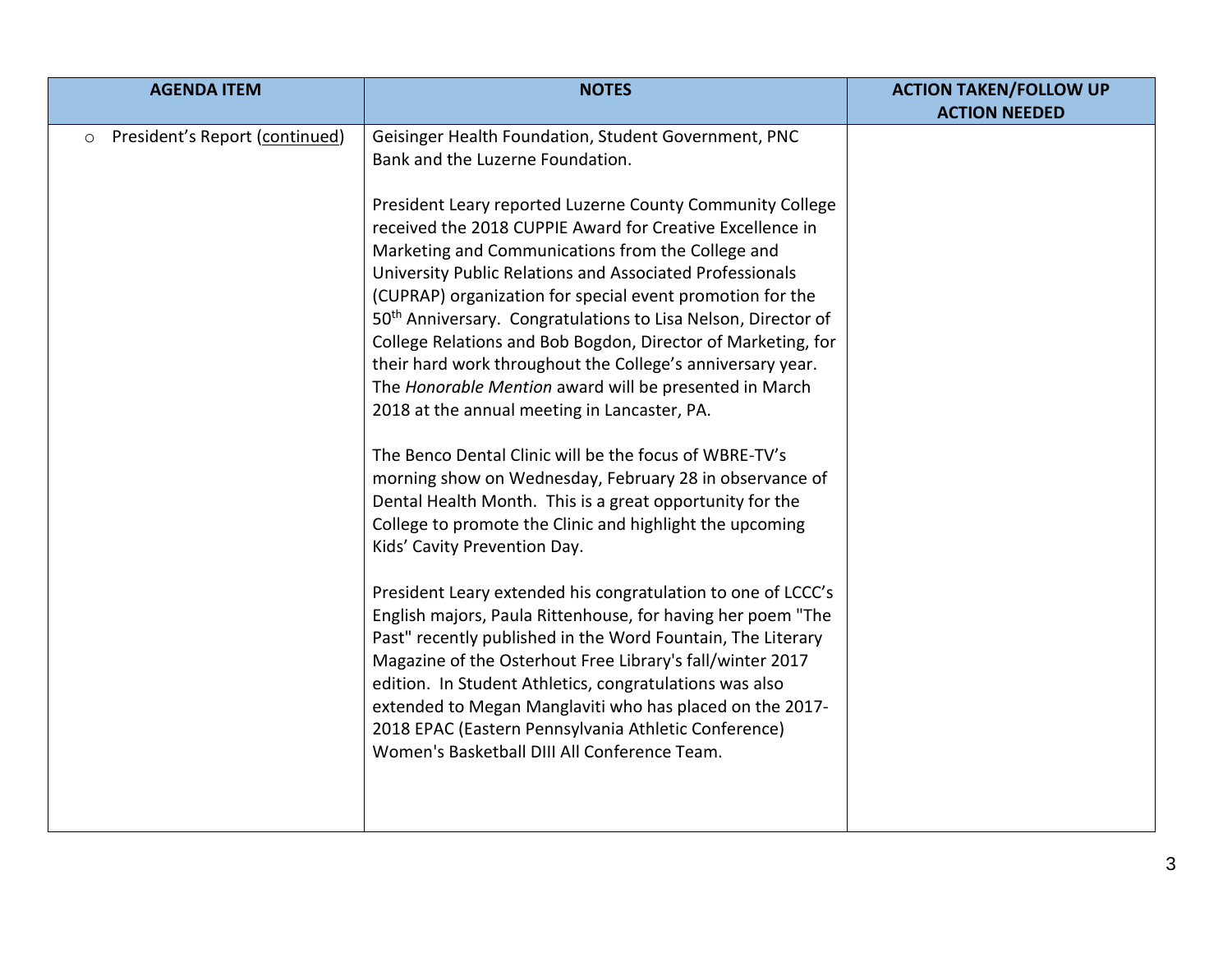| <b>AGENDA ITEM</b>                                                                          | <b>NOTES</b>                                                                                                                                                     | <b>ACTION TAKEN/FOLLOW UP</b><br><b>ACTION NEEDED</b>                               |
|---------------------------------------------------------------------------------------------|------------------------------------------------------------------------------------------------------------------------------------------------------------------|-------------------------------------------------------------------------------------|
|                                                                                             |                                                                                                                                                                  |                                                                                     |
| . Report/Action of the Academic<br><b>Committee</b>                                         | 7. Joan M. Blewitt, Ph.D., Chair, Board of Trustees Academic<br>Committee, presented the following recommendation.                                               |                                                                                     |
| 7A. Recommendation to Approve<br>Program Additions, Deletions and<br>Modifications          | 7A. Recommend the Luzerne County Community College<br>Board of Trustees approve the Program Addition on the<br>Human Services Addiction Recovery program and the | 7A. Approved. Motion made Francis<br>Curry; seconded by Michael Dubinski.           |
|                                                                                             | modifications to the Psychology program to better prepare<br>students for transfer.                                                                              | Vote was all "yes". Motion carried.                                                 |
| 7B. Recommendation to Approve<br><b>Administrative Policy</b><br>- Additional Degree Policy | 7B. Recommend the Luzerne County Community College<br>Board of Trustees approve the administrative policy,<br>Additional Degree Policy.                          | 7B. Approved. Motion made David<br>James Usavage; seconded by Michael<br>Dubinski.  |
|                                                                                             |                                                                                                                                                                  | Vote was all "yes". Motion carried.                                                 |
|                                                                                             |                                                                                                                                                                  |                                                                                     |
| 8. Report/Action of the Finance<br><b>Committee</b>                                         | 8. Brian D. Gill, Board Chair, Interim Chair, Board of Trustees<br>Finance Committee presented the following<br>recommendations.                                 |                                                                                     |
| 8A. Summary of Payments                                                                     | 8A. Recommend the Luzerne County Community College<br>Board of Trustees approve the summary of payments.                                                         | 8A. Approved. Motion made by<br>George Brown; seconded by Joan M.<br>Blewitt, Ph.D. |
|                                                                                             |                                                                                                                                                                  | Vote was all "yes". Motion carried.                                                 |
| 8B. Approval of Administrative Policy<br>- New Online Content and Functionality<br>Policy   | 8B. Recommend the Luzerne County Community College<br>Board of Trustees approve administrative policy, New Online<br>Content and Functionality Policy.           | 8B. Approved. Motion made by<br>Michael Dubinski; seconded by<br>Margaret Steele.   |
|                                                                                             |                                                                                                                                                                  | Vote was all "yes". Motion carried.                                                 |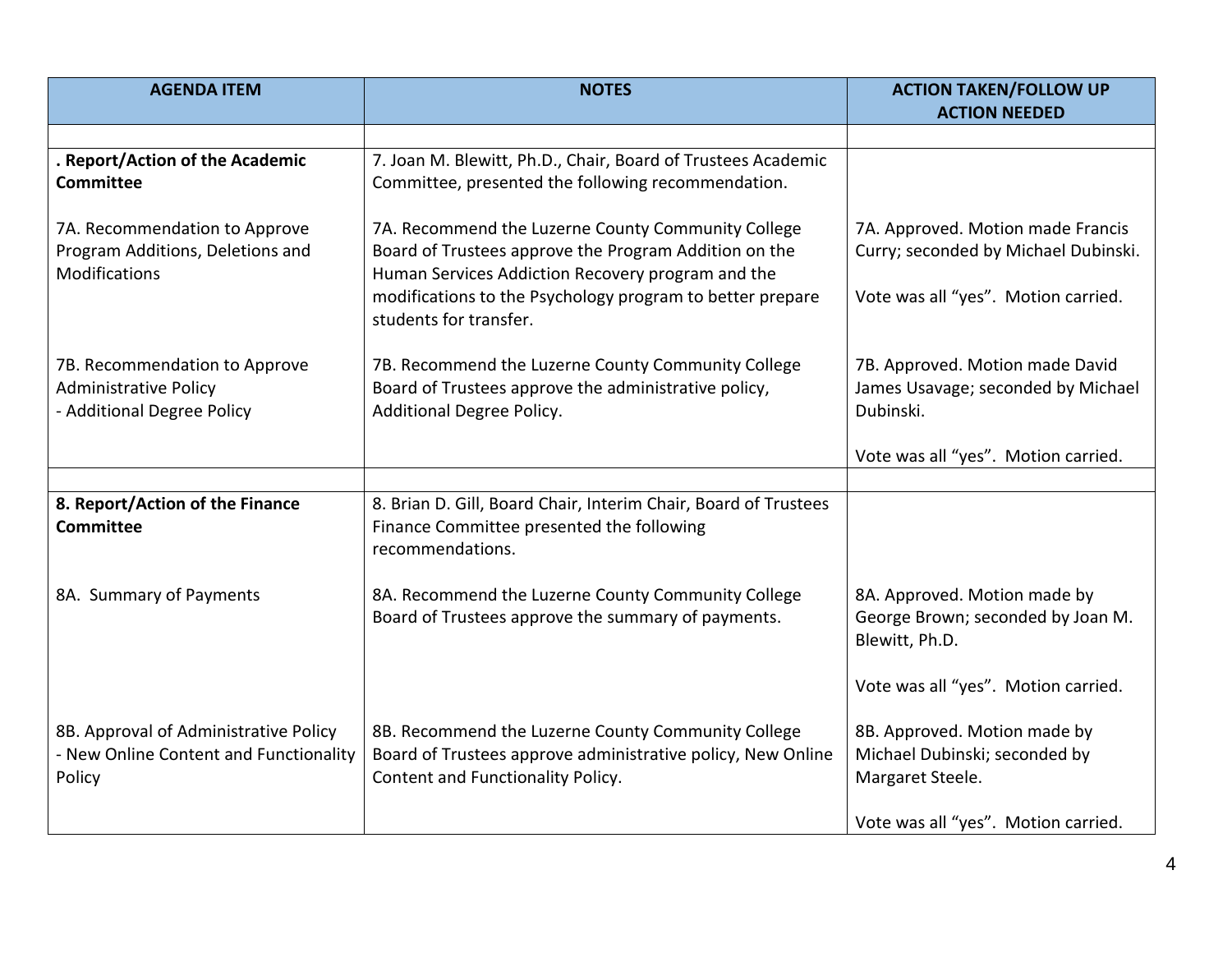| <b>AGENDA ITEM</b>                                              | <b>NOTES</b>                                                                                                                                                                                                                                                                                                                                                                                                                                                                                                                                                                                                                                                                                                                                                                               | <b>ACTION TAKEN/FOLLOW UP</b>                                                                                                            |
|-----------------------------------------------------------------|--------------------------------------------------------------------------------------------------------------------------------------------------------------------------------------------------------------------------------------------------------------------------------------------------------------------------------------------------------------------------------------------------------------------------------------------------------------------------------------------------------------------------------------------------------------------------------------------------------------------------------------------------------------------------------------------------------------------------------------------------------------------------------------------|------------------------------------------------------------------------------------------------------------------------------------------|
|                                                                 |                                                                                                                                                                                                                                                                                                                                                                                                                                                                                                                                                                                                                                                                                                                                                                                            | <b>ACTION NEEDED</b>                                                                                                                     |
| 8C. RFP, Website Auditor                                        | 8C. Recommend the Luzerne County Community College<br>Board of Trustees approve the award of the Website Auditor<br>to the lowest responsible proposal provider, Siteimprove, in<br>the amount of $$22,380$ .                                                                                                                                                                                                                                                                                                                                                                                                                                                                                                                                                                              | 8C. Approved. Motion made by Joan<br>M. Blewitt, Ph.D.; seconded by Lynn<br>Distasio, Vice Chair.<br>Vote was all "yes". Motion carried. |
| 8D. Board Resolution for 2018 PDE<br><b>Capital Application</b> | 8D. Recommend the Luzerne County Community College<br>Board of Trustee approve the capital application(s) and<br>authorize the matching funds (if approved for funding by the<br>PDE) for the approved Capital projects submitted in the April<br>2018 Capital Application with the estimated costs:<br>> New Facility Lease (Scranton Center) - \$299,896<br>Main Parking Lot Paving - \$1,200,000<br>➤<br>Roof Replacement (Buildings 14 and 6) - \$472,876<br>➤<br>Public Safety Training Institute Firing Range (outdoor<br>firing range) - \$300,000<br>Final Board of Trustees approval of the project(s) will be<br>submitted with the exact funding amounts when approved<br>by the Pennsylvania Department of Education. All College<br>policies and procedures will be followed. | 8D. Approved. Motion made by<br>Francis Curry; seconded by Erin K.<br>Keating.<br>Vote was all "yes". Motion carried.                    |
| 8E. Capital Projects (County Bond<br>Refinancing)               | 8E. Recommend the Luzerne County Community College<br>("College") Board of Trustees authorize a transfer of the<br>Unallocated Net Assets in the Unrestricted Current Fund to<br>the Plant Fund to be restricted for the matching funds<br>required for the completion of the prioritized capital projects<br>and equipment purchases. The College will be responsible<br>for an amount not to exceed \$744,490 in fiscal year 2017-<br>2018. The savings from the bond refinanced by Luzerne<br>County will provide the initial funding to address the capital<br>projects and equipment purchases.                                                                                                                                                                                       | 8E. Approved. Motion made by Joan<br>M. Blewitt, Ph.D.; seconded by David<br>James Usavage.<br>Vote was all "yes". Motion carried.       |